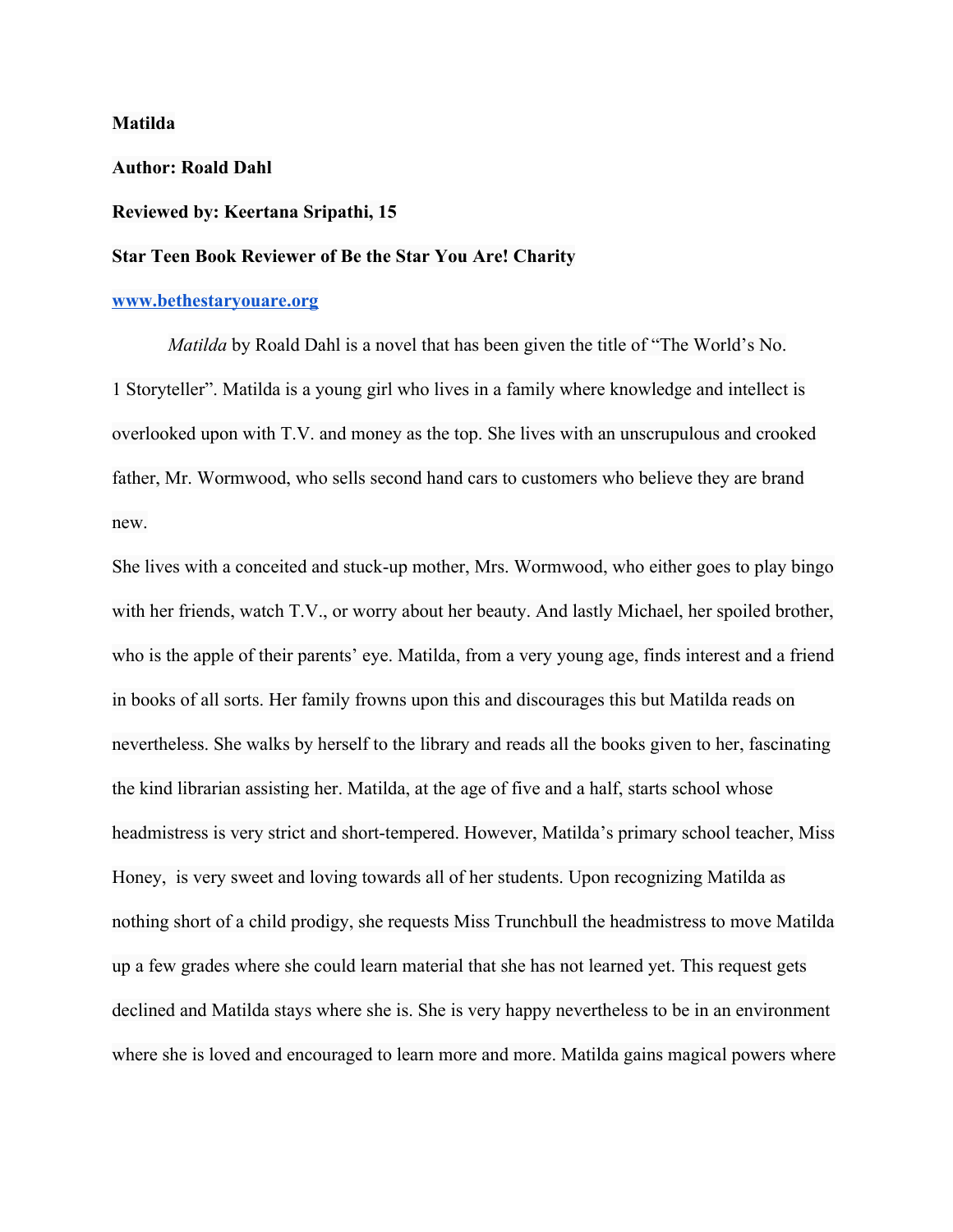she can move objects with her eyes, through which she teaches lessons to her parents for being so ignorant. With this power, she drives Miss Trunchbull out of the school deranged and insane. Her parents, who decide to run away from the country with Michael from the police who have found out about Mr. Wormwood's illegal and corrupt ways, tell Matilda to pack and come with them, who in return refuses to leave her school and beloved teacher. Matilda then suggests to her parents to be adopted by Miss Honey, who sadly sign the adoption papers and leave off to flee the country. Matilda, finally living in a happy family, has a true happy ending.

I loved Dahl's comical and whimsical tone incorporated into Matilda. It is incredibly fun and refreshing to read a story where one can simply escape from the realms of reality into the world of fantasy and imagination. This novel strongly encourages thirst for knowledge and reading books. I enjoyed Dahl's compelling magic cast upon this novel bewitching the readers into a trance that forces them to read the novel for hours and hours. This book is is appropriate for ages 7-11.

This book should definitely be given as a gift because *Matilda* is a book that one will keep with herself/himself even as they grow up to be an adult. I shall vouch for that as I have kept and cherished this book for more than I can remember and I am 15. Everyone has a little of Matilda inside of them and Matilda only just brings that out, allowing the reader to embrace themselves even more.

### Book Recommendations

A few other titles that I would recommend along with this book by Roald Dahl are: *Charlie and the Chocolate Factory*